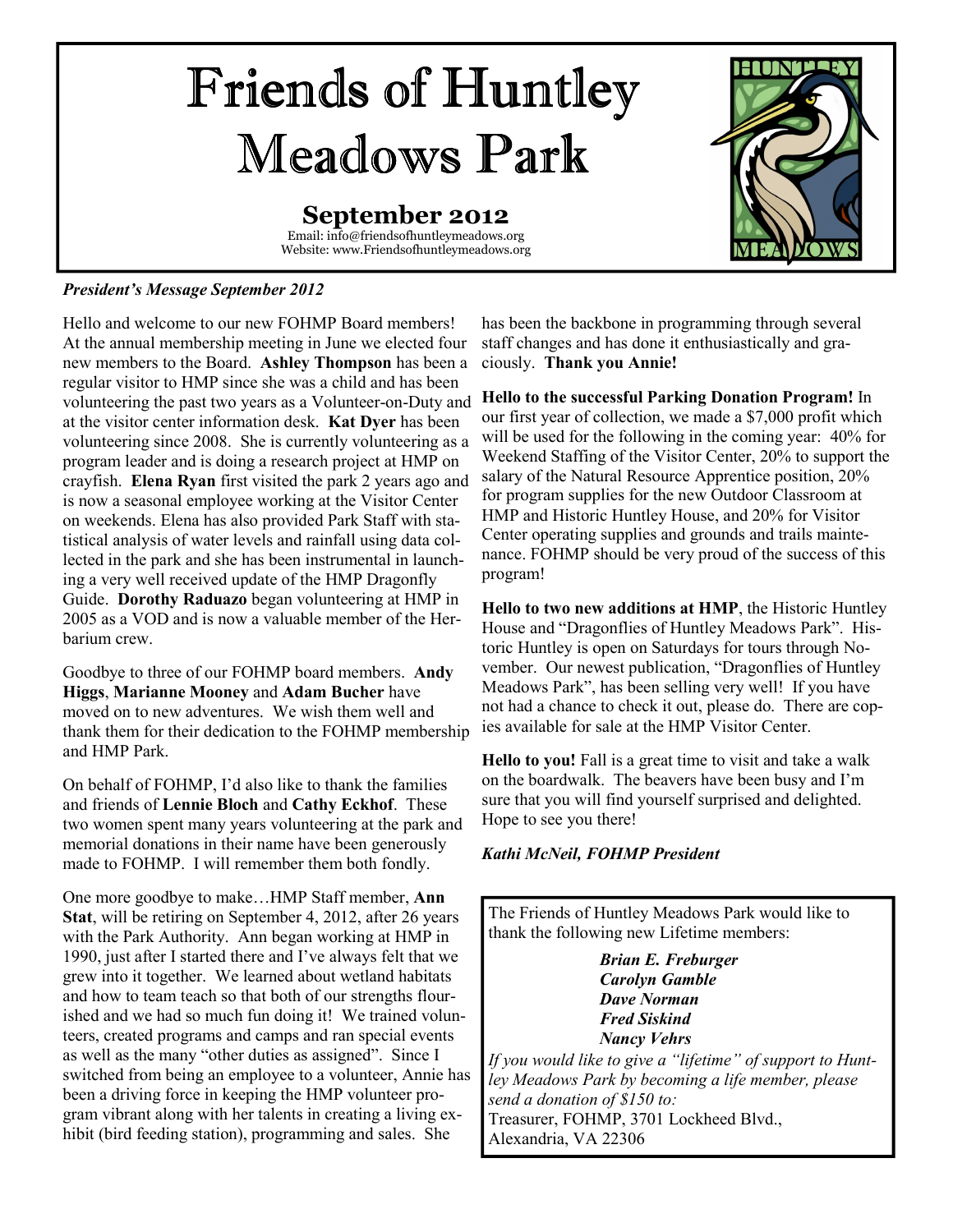### **Park Manager's Message**

 *A Walk on Huntley Meadows' Wild Side* 



### **Staffing Transitions – hellos and good-byes!**

Huntley Meadows Park will be 40 in a few years! As we approach that significant middle-age benchmark, we see the park moving through many changes and transitions, including the opening of Historic Huntley, the Wetland Restoration Project, our new Outdoor Classroom and increases in both programming and resource management. In addition, we've weathered several rounds of budget cuts and probably have several more ahead of us. It's also a time of significant staff turn-over as several of the park's veterans start new chapters in their lives, and we welcome new staff and new positions for an everevolving park.

### **Good-byes:**

After 26 years in the Park Authority, (23 years at Huntley Meadows Park), Ann Stat will be retiring this fall as the park's Volunteer Coordinator, and looks forward to being a substitute teacher for Arlington County, and a volunteer at Huntley Meadows Park. Her personal touch with each and every volunteer, daily attention to the park's sales desk and bird feeding station, and her passion for teaching will all be missed, not to mention her world-famous volunteer recognition parties!

In addition, Melissa Gaulding, the park's Program Director, is engaged to be married and will be moving to Chicago in October to start a new life with her husband-to-be. We are of course happy and excited for Melissa and her new family, but sad for Huntley Meadows Park, and we'll miss her first-class interpretive expertise, artistic skills and irreverent sense of humor, not to mention her wonderful hats and colorful collection of clogs.

#### **Hellos:**

As you all know, when Carolyn Gamble retired in March, we were sorry to say good-bye, but excited to say hello to Karen Sheffield who filled her position. Karen worked at Riverbend Park, Great Falls Park and the Audubon Society before we convinced her to join us at Huntley. She's done a fantastic job already with developing Historic Huntley, management of the park's increasingly complicated finances, teaching us how to better use the park's on-line program system, and sharing many excellent ideas about the Outdoor Classroom, updating park signage and improving our business plans for program development.

We also welcomed Geoffrey Cohrs this spring, as Historic Huntley's first ever History Interpreter and Site Coordinator. Geoff hails from Richmond where he developed and led tours for the Virginia Historical Society. Within days of starting at Huntley, Geoff fit right in as part of the team, and in a few weeks was leading excellent weekend tours, developing exciting fall and winter programs, and teaching us all new facts about Historic Huntley.

Last, but certainly not least, we were lucky enough to be

joined this summer by four exceptional new interns: Kylie Starck, Celeste Sharpe, Kristen Stauff and Owen Williams–all of which have changed the park for the better and made lasting contributions. Due to generous funding provided by Friends of Huntley Meadows Park, we're thrilled that Owen will be with us on a part-time basis for a full 12 months, to help Dave and Brian with their long list of resource management projects. And Kylie will be staying on with the Resource Management Division as a Roving Naturalist this fall, so we hope to see her back at Huntley Meadows Park as well!

As I write this, we are advertising and interviewing for Ann's position, and may have a new Volunteer Coordinator by the time you read this, and hope to have filled Melissa's Program Director position by end of fall. So please join me in thanking our veterans for many years of **exceptional** service, wishing them **lots of luck** in their new lives, while also welcoming our **exciting new staff** into the Huntley Meadows Park community!

### **Project Updates**

**Historic Huntley** – after a wonderful and well-attended opening (200+ excited visitors) on May  $19<sup>th</sup>$ , Historic Huntley is open, staffed and gearing up for new programs this fall, winter and spring! Geoffrey Cohrs, our new History Interpreter and Site Coordinator, has been working with park staff, our excellent Historic Huntley intern (Celeste Sharpe), Friends of Historic Huntley, Carolyn Gamble (who's still helping out as a volunteer!), and staff from other cultural resource parks. All so he can learn as much and as fast as he can to run weekend tours, school and scout programs, care for the site and create interpretive materials. Check out our website to learn more, stop by for a Saturday tour, and please contact Geoff if you'd like to be an Historic Huntley volunteer!

**Outdoor Classroom** – Our Outdoor Classroom Teaching Pavilion will be completed by end of September, if not before, and open for business as a site for birthday parties, group rentals, school programs and evening classes. Almost every cent for this project came from donations, including many thousands of dollars from Friends of Huntley Meadows Park and the will of Willa Howard, a long-time park volunteer.

**Wetland Restoration** – Working with *Wetland Studies and Solutions Institute* on the final design, permitting and management plan for this project has been an exceptionally positive and educational experience in teamwork and collaboration. Please join me at one of my monthly, free *Park Manager Walk and Talks* for the latest updates on this project, and keep an eye open for public meetings this late fall and winter. The plan is to break ground in the summer of 2013–please feel free to contact me directly if you have *any* questions.

#### *Kevin Munroe, Park Manager*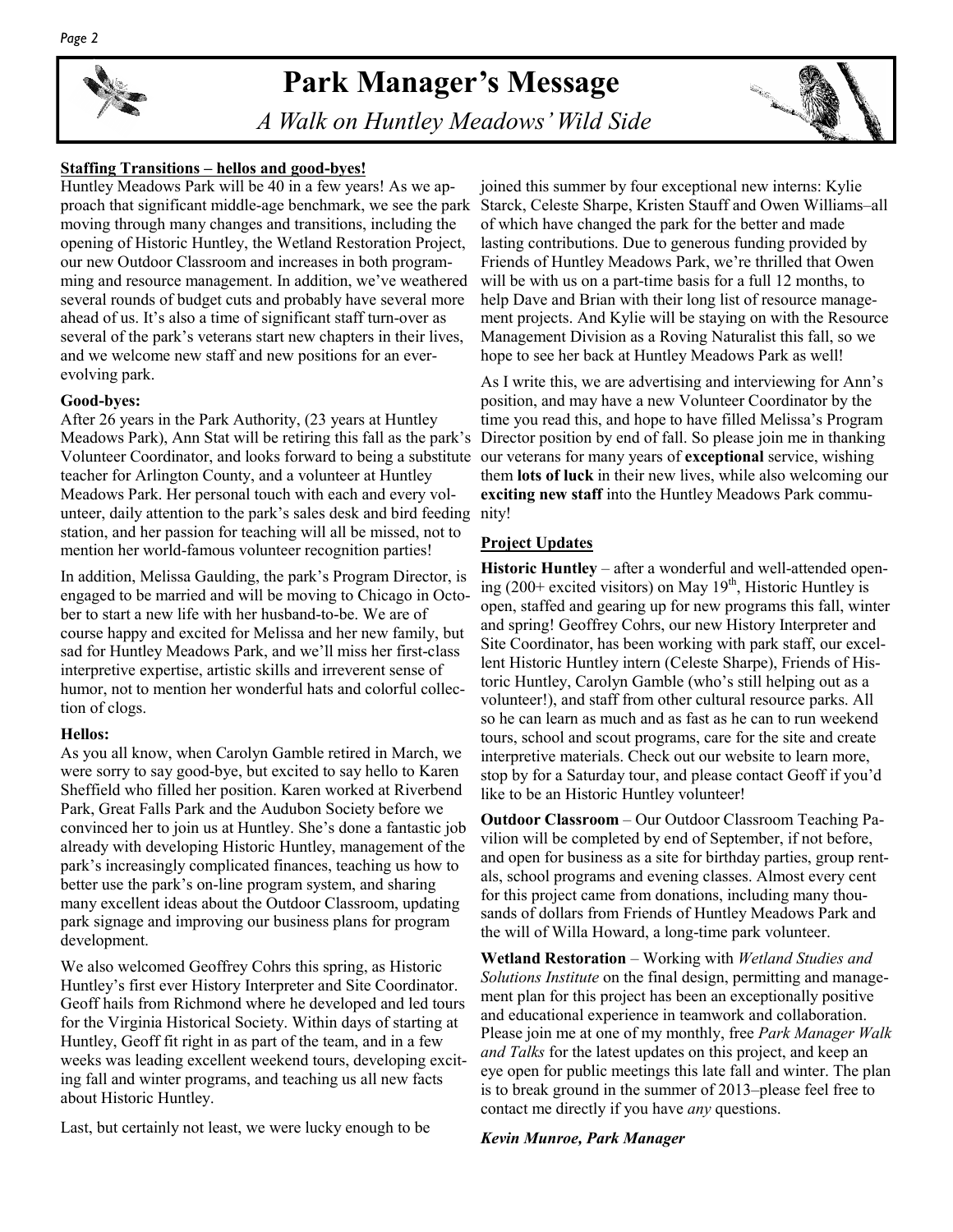

*Page 3* 

### *A Farewell...*

Nature inspires me! Huntley Meadows Park inspires me! Being surrounded by such beauty and feeling so enriched by my experiences here has taught me some life changing lessons. I'd like to share some advice from nature that will always stay with me:

Wetland–take time to reflect.

Tree–stand tall, sink your roots deeply in the earth and branch out.

Egret–practice patience and be a keen observer.

Hummingbird–it's good to be energetic, just drink plenty of liquids.

Frog–take a leap of faith and spend time at your pad.

Flower–bloom where you are planted and enjoy hanging out with your buds.

Goldfinch–be colorful and SING YOUR SONG!

Volunteers–have a big heart and give generously of your time, talents and passions.

As many of you know, I will be retiring on Tuesday, September 4. This has been a wonderful 26 years working in the parks and it's amazing to think that I've had the honor to work 23 of them right here at Huntley Meadows Park. I appreciate all the opportunities I've had to grow professionally and personally. I love the people I've been blessed to know over the years and treasure our friendships. My retirement is both exciting and challenging. Huntley Meadows has been my home for over two decades and you are my family. How fortunate I've been to have a career which is my passion and to have wonderful people in my life. A heartfelt thank you to you all.



*Ann Stat Park Manager Walk and Talk*  **Saturday September 15, 4:00-6:00pm Saturday October 13, 4:00-6:00pm Saturday November 17, 3:00-5:00pm** 

Join Park Manager Kevin Munroe on a walk to share questions about the wetland restoration project and learn about the wildlife for which the park is known. Huntley Meadows Park Visitor Center, 703-768-2525. *(Adults)* **FREE!**

### *My first few months at Huntley Meadows Park as the Natural Resource Manager's Apprentice...*

I have been working at Huntley Meadows Park as the Natural Resource Manager's Apprentice since April. This is a new, part-time, year-long position at the park and I have been lucky enough to participate in a wide variety of natural resource management activities under the guidance of David Lawlor, the park's resource manager. Thanks to the generous funding of the Friends of Huntley Meadows Park group and with the help of Dave Lawlor, Brian Moore and Kristen Stauff, it has been a great start to the year at Huntley Meadows.

So far, I have worked on fighting invasive plant species including Autumn Olive, Porcelain Berry and Java Dropwort. I have also located and mapped Purple Milkweed occurrences, participated in bird point counts as well as wetland and stream restoration planning, and learned a great deal about wildlife ecology, plant identification and park management. The park is filled with so much interesting history and so many nooks and crannies that it is constantly surprising me with new and interesting experiences and challenges.

Previously, I completed a master's degree at American University in environmental studies and have worked on field data collection in wetlands, stream restoration construction and tree inventories. I'm looking forward to broadening my skill set and knowledge base in wildlife management and overall natural resource management and I hope this will help propel me further in a career in ecological restoration, natural resource management and conservation.

*Owen Williams*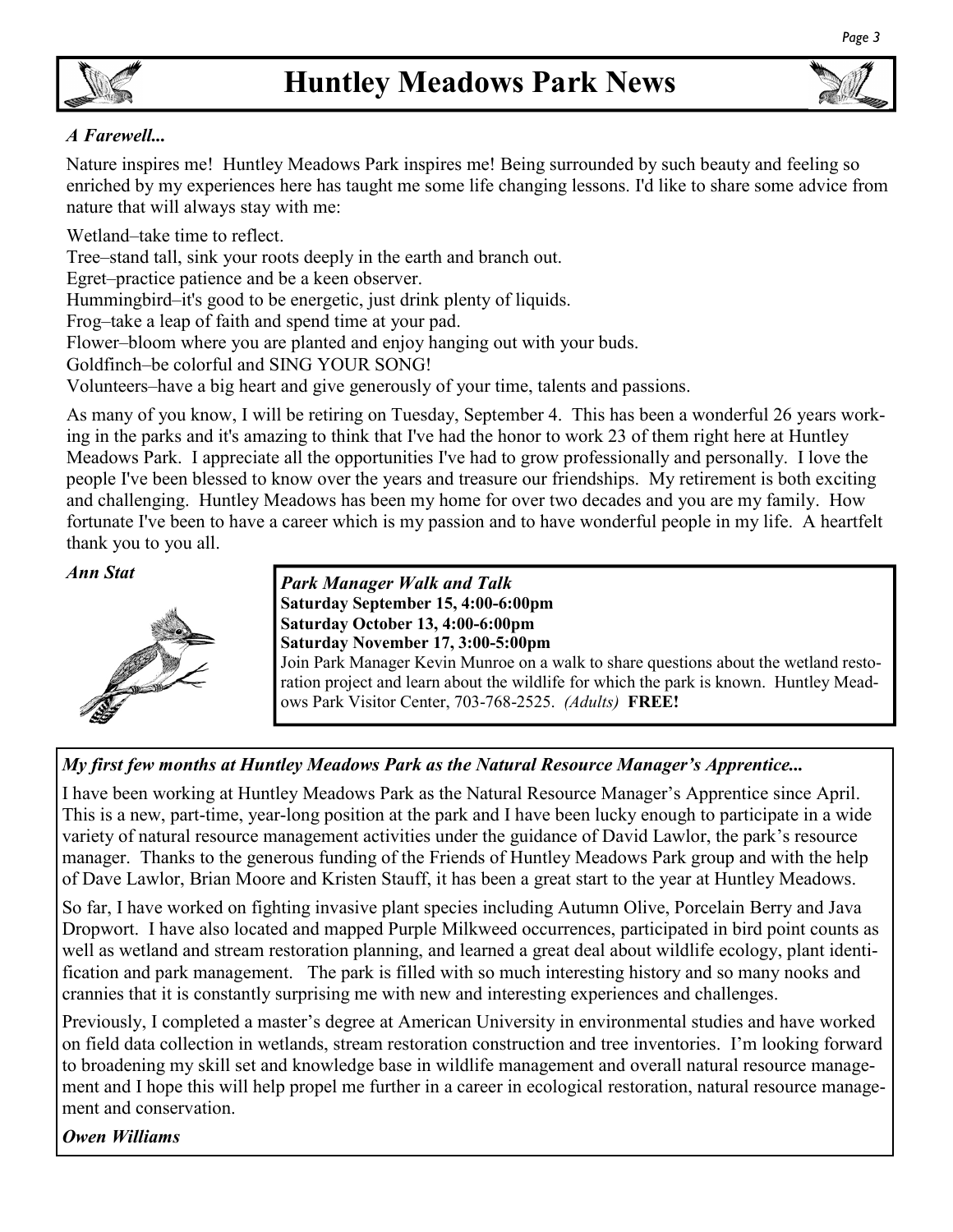### **Huntley Meadows Park News**



### *Kristen Stauff, Resource Management Intern*

 I am currently studying Wildlife Ecology and Management at University of Maryland (Go Terps!), where I will be completing my senior year in the fall. This past semester seemed like an endless hunt for an internship, so when I got the call for an opportunity to interview for a position at Huntley, I was beyond ecstatic. After being fortunate enough to be selected as the Resource Management Intern for this summer, I was so excited to begin my job and be introduced to Huntley Meadows Park and its staff. After my first day on the job, I knew this summer would be one to remember. I soon realized how much of a treasure this park was as not only a wildlife sanctuary, but for all of its staff, volunteers, and visitors. I felt so honored that I was going to be able to be part of this Huntley Meadows Community.

 I was most excited to start the water quality testing because that was something I had never done before. I spent a lot of my time this summer staring into a microscope, reading all the macroinvertebrate identification books, and learning how to walk in waders without falling into the wetland. In addition to learning so much about aquatic entomology and water quality testing, I learned more about plant identification than I ever thought was possible in just a few short months. I can now confidentially state the name of almost every tree in the park and I even learned a good amount of meadow and wetland plants. I now have a keen eye for spotting invasive plants and get great satisfaction when I am out in the woods removing them. I have also gained much more experience driving ATV vehicles and using mapping tools such as GPS and GIS.

 As graduation quickly approaches and daunting task of applying to jobs waits, I know I will never forget the summer I spent here at Huntley. I am so grateful for the staff and volunteers who took me under their wings this summer, teaching me their wide breadth of knowledge. I feel so privileged that I got to spend my summer with such an extraordinary group of people in such an amazing park and am so thankful for all the donations that made this possible. My summer really would not have been the same without such an opportunity and I really can't express my gratitude enough.

### *Kylie Starck, Naturalist Intern*

 I grew up playing outside, exploring new places and examining all of the plants and animals around me. As a kid my best friend and I discovered a beautiful untouched and secluded part of the woods where a large tree had fallen and connected the banks of a flowing stream. Perched on the fallen tree above the water our legs dangled back and forth as we talked and laughed away most of the day. It was the perfect canvas to let our imagination soar while escaping the buzz of the city just beyond. Years later after high school graduation we decided to go back to our spot and visit our old friend, the great fallen tree. As we climbed up the last hill, our hearts dropped. Our most peaceful place had been torn apart, smothered in cement and the banks of the stream had been leveled and rerouted; it had been completely stripped of its natural life. I decided to dedicate the rest of my life toward environmental education and conservation.

 Since I have been trying to get my career for the environment off the ground, I was ecstatic to receive the internship position as a Naturalist at Huntley Meadows Park! It was just the opportunity I had been waiting for. I worked with staff and volunteers who helped me to enhance my ability for tree and plant identification and macro invertebrate study through water quality testing and resource management. I also worked on program development and implementation for the public. I loved teaching and working with the kids in all of the summer camps. I have so many wonderful memories of the outdoors as a child myself that I feel lucky to have the opportunity to share my passion with others. It was so great to watch the kids get excited about our programs and the things they would discover on our nature walks. I also learned a lot about how a nature center runs and what it takes to keep it up. This unique opportunity has provided me with the skills and knowledge to succeed in my career in environmental education and conservation.

 I am truly grateful to Friends of Huntley Meadows Park for the fantastic chance to work at such a beautiful wetland. Without your generous support opportunities like the one I have received wouldn't be possible. I thank you for the best summer of my life.

#### *Celeste Sharpe, Historic Huntley Intern*

 Working as the cultural resource intern for Historic Huntley has been a truly enjoyable way to spend this summer. Learning about the mysteries of Historic Huntley, being a part of its public debut, and helping to write school programs has given me a valuable experience that I can take with me as I continue my PhD program at GMU. I am very thankful for the opportunity to do such interesting work, and would like to express a big thank you to everyone at Huntley Meadows Park for being so friendly and welcoming. I look forward to continuing as a volunteer and to the parks' continued success!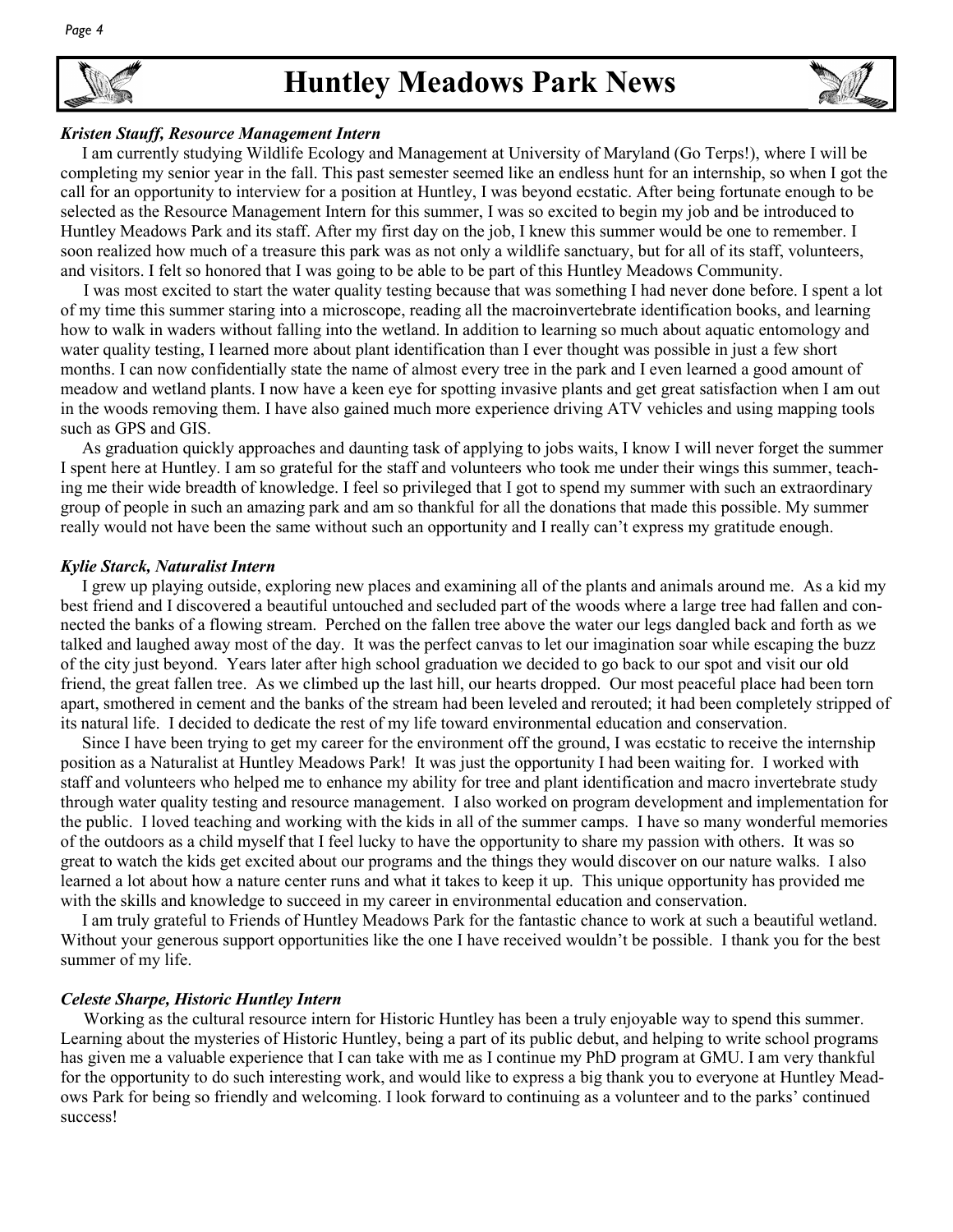## **Natural Resource News**







### **F eel like getting outdoors, spending more time in the woods and wetlands, and contributing to the physical welfare of Huntley Meadows Park?**

Volunteer opportunities at Huntley Meadows Park are available through the Resource Management Volunteer (RMV) Program. This program focuses on activities that directly assist with the substantial upkeep and resource management directives of our 1554 acre park by assisting the park staff with activities like stream cleanup, support of restoration projects in ecologically important areas, invasive plant removal (outside of the current IMA Program site), plant surveys, trail monitoring, and park maintenance.

We are currently looking for volunteers who are interested in helping with the following projects:

- Surveys of Insects, Birds, Reptiles and Amphibians found around the Visitor Center
- Upkeep of the Plantings around the Visitor Center
- Trail Monitoring
- Invasive Plant Removal

A number of these projects can be done independently at times and on days that fit your schedule, while other projects are group events that occur on both weekdays and weekends.

If you are interested in volunteering and would like to be informed of upcoming events, please send an email to: HuntleyRMV@gmail.com and let us know you would like to help!

### *The Monday Morning Birdwalk*

The Huntley Meadows Park Monday Morning Birdwalk slid into summer with some pretty good seasonal and migration sightings. This season, however, we have detected a decline in the customary visits of shorebirds. There have been the usual numbers of Wilson's Snipe, Killdeer, and the occasional Least and Spotted Sandpipers, but very few Yellowlegs. The usual species and numbers of wintering ducks persisted until about April 23 when numbers were abruptly down. The Monday Birdwalk Group usually makes note of its first sightings of Swallows at Huntley as our unofficial indicator of spring. This year, Northern Rough-wing Swallows were first seen on March 19, Tree Swallows on March 13, and Barn Swallows on April 9. Our highlights for this quarter were topped off by a Prothonatory Warbler at its nest in a snag near the Heron trail from April 23 until June 11. We were able to watch parental trips to and from the nest during this period. After the 11th, there was no further detection of this bird suggesting to us that the brood had fledged. On June 4, the group spotted a Yellow Warbler presumed to be a late migrant. Our average species count for the period was 47.5 with the highest count on May 7 of 62 species.



The Huntley Meadows Park Monday Morning Birdwalk happens each week. It starts at 7 AM in the summer, requires no reservation, costs nothing, and is open to all. Monday morning is a great time to play a little hooky, and come on out for a beautiful early morning walk with some great birders.

### *Harry Glasgow*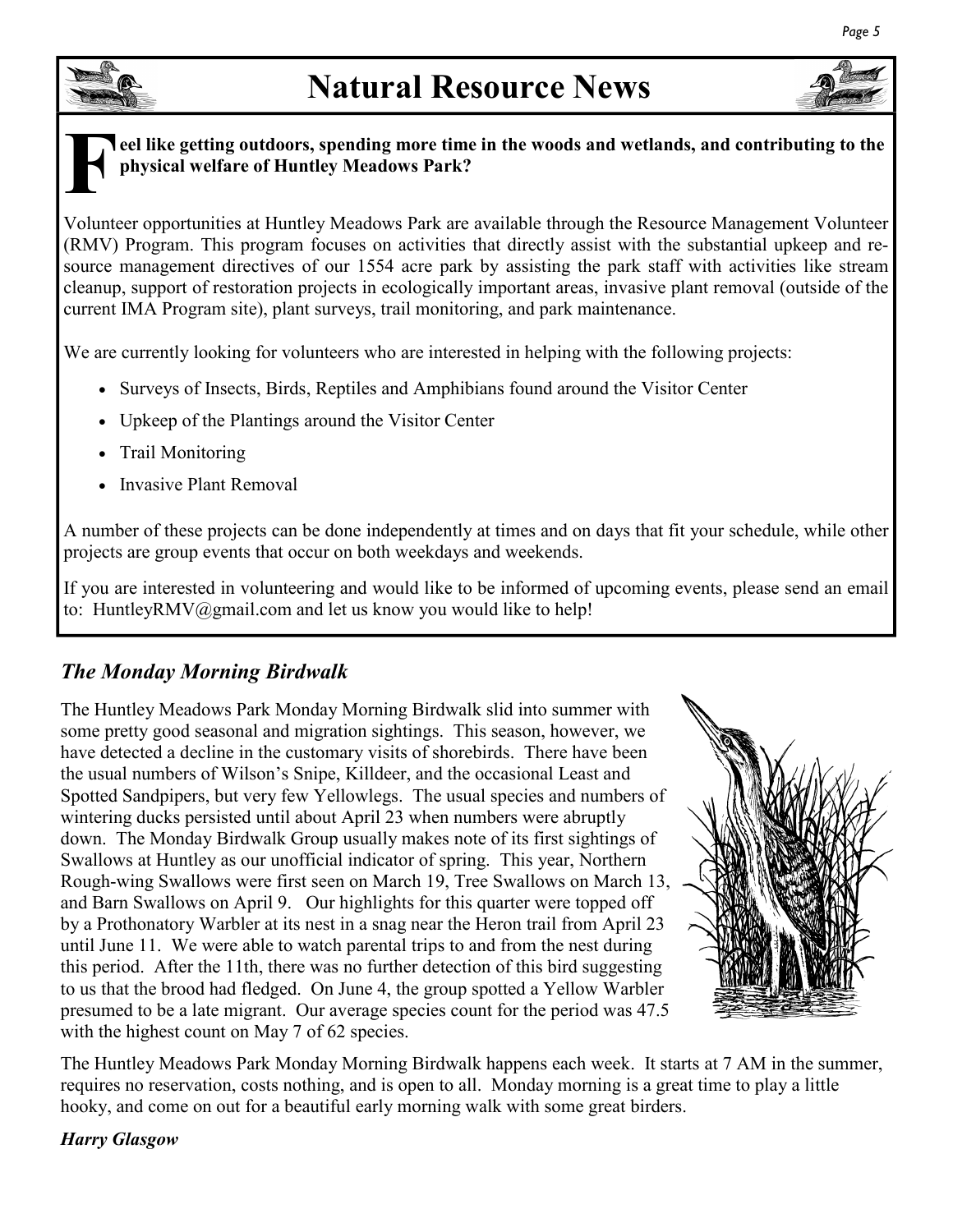### Fall Art News



### Friends of Huntley Meadows Park 2012 Photography Contest

### Give Us Your Best Shot! **Entries due November 4 to 17** Awards reception December 9, 2:00 to 4:00 p.m.

We hope you have all been taking photographs wildly this spring and summer–there have been many willing subjects particularly the family of muskrats! You may drop off your entries–four per person–for \$5/picture–between the dates of the 4th through the l7th of November. The opening of the show (Reception) will be from 2 to 4 pm on Sunday the 9th of December and will close on February 28th. Rules for the contest will be available again at the front desk, nothing has changed–so look through your pictures and decide which ones you will enter. Remember, there are three months remaining for you to snap that fabulous picture–fall colors coming up, the butterflies and dragonflies now swarming around the beautiful hibiscus–and who knows what else will greet you as you prowl down the boardwalk and wander through the trees!!!

The FOHMP Photo Contest is a nature-themed photography contest and a Friends of Huntley Meadows Park fundraiser. We invite all to submit your favorite photos taken at the park. Contestants must submit photos between **November 4-17, 2012**. No late entries will be accepted. A panel of judges will select photos from the pool of contest entries. Selected photos will be exhibited at the HMP Visitor Center and all exhibited photos may be used by the Park for promotional or fundraising purposes. All proceeds from the sale of exhibited photographs and entry fees will be used to support Huntley Meadows Park.

### **Contest Rules**

1. An entry fee of \$5.00 must accompany each photo, maximum submission is **4.** The fee is waived for those 18 and younger.

2. All photographs must have been taken at Huntley Meadows Park, Fairfax County, VA.

3. Photographs taken with both film and digital cameras are acceptable.

4. Only photographs of a nature theme will be considered ( plants or animals.) Photos may contain images of people as long as the provisions in the Copyrights and Permissions section are followed. Please contact the Park for this information.

5. Photographs must be matted. Mounts should be standard sizes and should not exceed 18"x24".

6. Name, address, and telephone number should be entered clearly on the BACK of the mounted photograph. No identifying marks should appear on the front of the photographs, to preserve anonymity.

7. The decisions of the judges are final.

8. Photographers will be notified before December 1 if their photos will be included in the exhibit. Photographs that are not included in the show may be picked up at the opening reception on December 9 or by February 28, 2012.

**Award Categories**: 1st, 2nd, and 3rd place winners and Honorable Mentions.

*Entry Forms are available at the Visitor Center along with a list of eligibility requirements.* 

### *Many thanks to these final 2012 Birdathon donors:*

*Paula Sullivan Carolyn Williams Karen Young Lynn Scarlet Barbara and Stephen Polo Andrew Stifler and Nicole Perry Barbara Ward* 

*Dexter Hinckley Nancy and Edwin Dupree Robert Kinzer Mina Eggerton Sharon Lynn Sheila Dacey* 

*Anders Price* 

*Fred Siskind Donald McMinn Jere Gibber and J.G. Harrington Alex Russin Friends of Huntley Meadows Park Betsy Stephens Alan Matson* 

*We have surpassed the \$2700 goal with your help. Thanks again to all who donated to the Birdathon to fund this year's resource management intern.*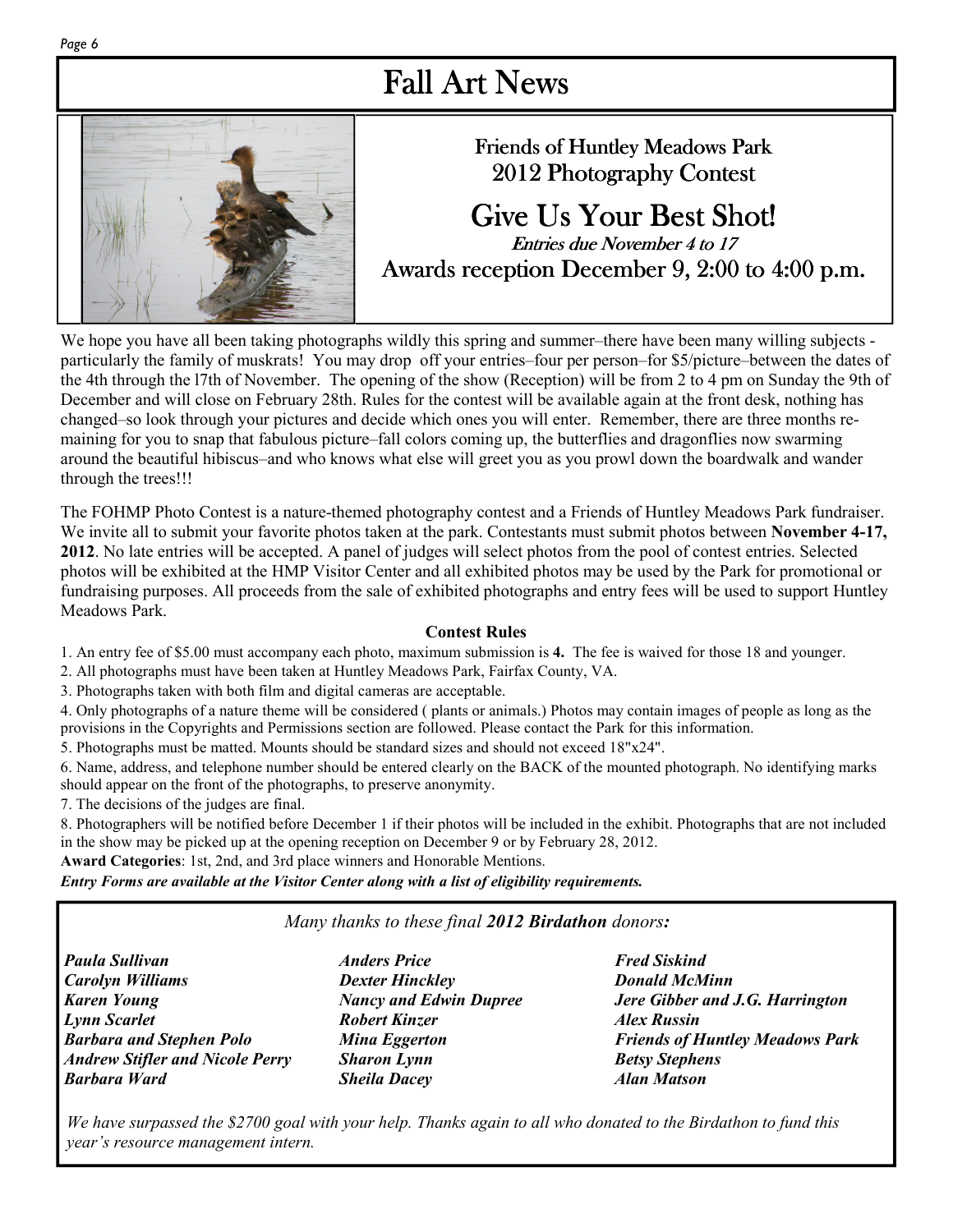### Huntley Meadows Park Happenings

### **Wild Side Wagon Ride! Sundays: September 9, September23, October 7, October 21, and November 4,**

### *Rides depart at 2:00 p.m. and 4:00 p.m.*

Take a 90-minute tractor ride with a park naturalist to parts of the park that are difficult to reach on foot. Relax as you ride through forest, meadow, and wetland habitats. Look for and learn about songbirds, wildflowers, butterflies, and waterfowl, then stop for a snack at the observation platform. Meets at the South King's Highway entrance to the park. Reservations required. *(Families with children ages 5 and up)* \$6 per rider

### **The Sky's the Limit—Art Show Opening Sunday September 9, 2:00-4:00pm**

Meet painter Maremi Hoof, whose show features a particular interest of hers: blue sky and cloud patterns. On view through October. Huntley Meadows Park Visitor Center, 703-768-2525. **FREE!**

### **Birding for Beginners**

**Sunday September 23, 8:00-11:00am**  Interested in birding? We can get you started! Learn about the birds in the park and try out



different optics. A park naturalist helps you sharpen your bird identification skills. Seasonal topics will be emphasized. Program begins in the parking lot at the visitor center. Reservations required. (*12 years and up*) \$6 per person.

### **Birth of a Wetland**

### **Saturday September 29, 1:30-3:30pm**

Walk along woodland streams with Park Manager Kevin Munroe tracing the wetland from its beginning in the Woodstone neighborhood down Barnyard Run to the marsh boardwalk. Canceled if rain. Reservations required. *(Families)* \$6 per person

### **Night Walk**

### **Saturday 6 October, 6:30-8:30pm**



Enjoy this rare opportunity to be in the park after dark! Walk through the woods to the wetland with naturalist PJ Dunn,

looking for hunting bats and working beavers. Canceled if rain. Reservations required. *(Adults)* \$6 per person

#### **Birding for Beginners Sunday November 18, 8:00-11:00am**.

Observe the transition of our bird community as the summer breeding population moves south and winter residents arrive. A park naturalist helps you sharpen your bird identification skills. Meet in the parking lot at Visitor Center. Reservations required. *(Adults)* \$6 per person

### *Just for Kids*

### **Storytime in the Forest**

### **Thursdays, Sept 6, September 20, October 4, October 18, 10:00-11:00am or 1:30-2:30pm**

Listen to a nature story in our outdoor classroom, followed by a craft or other activity. Register online. *(3-5 years)* \$8 per child

### **Young Explorers**

### **Mondays starting September 17, 3:00-4:30pm**



During this six-week series, explore marsh,

meadow, and forest to learn about a wide range of science topics: patterns of cycle and change, plant parts and characteristics, animal life needs, observation and the five senses, and how objects are classified. Students must have some reading and writing skills and be comfortable working in a group. **(No class on October 8th )** Reservations required. *(6 to 9 years)* \$76 for six-week series.

### **Nature Snoopers**

### **Mondays starting September 17, 3:00-4:00pm**

During this six-week series, kindergarten-age children explore seasonal nature topics through walks, stories, crafts and other activities. Reservations required. *(5-6 years)* \$76 for six-week series.

### **Science Series for Home Schools**

#### **Wednesdays starting September 19. 1:30-3:00PM**

During this six-week series, explore marsh, meadow, and forest to learn about a wide range of science topics: patterns of cycle and change, plant parts and characteristics, animal life needs, observation and the five senses, and how objects are classified. Students must have some reading and writing skills and be comfortable working in a group. Reservations required. *(6 to 9 years),* \$76 for six-week series.

#### **Science Series for Home Schools Thursdays starting September 20, 1:30-3:00pm**

During this six-week series, explore marsh, meadow, and forest to learn about a wide range of science topics: patterns of cycle and change, plant parts and characteristics, animal life needs, observation and the five senses, and how objects are classified. Students must have some reading and writing skills and be comfortable working in a group. Reservations required. *(9 to 12 years),* \$76 for six-week series.

### **Young Naturalists**

**Mondays, starting November 12th, 3:00-4:30pm** 

Reservations required. *(9 to 12 years),* \$77 for four-week series.

### **November Scout Merit Badges**

November 5, 8:00am-noon, Bird ID, \$24 November 5, 1:00-5:00pm, Art, \$29 November 6, 8:00am-noon, Bird ID, \$24 November 6, 1:00-5:00pm, Art, \$29

*All programs require reservations unless they are free. Sign-ups can now be done online at the Parktakes site www.fairfaxcounty.gov/parks/parktakes and search on "Huntley Events:. Or call 703-222-4664. For help or information, call Huntley Meadows Park at 703-768-2525.*